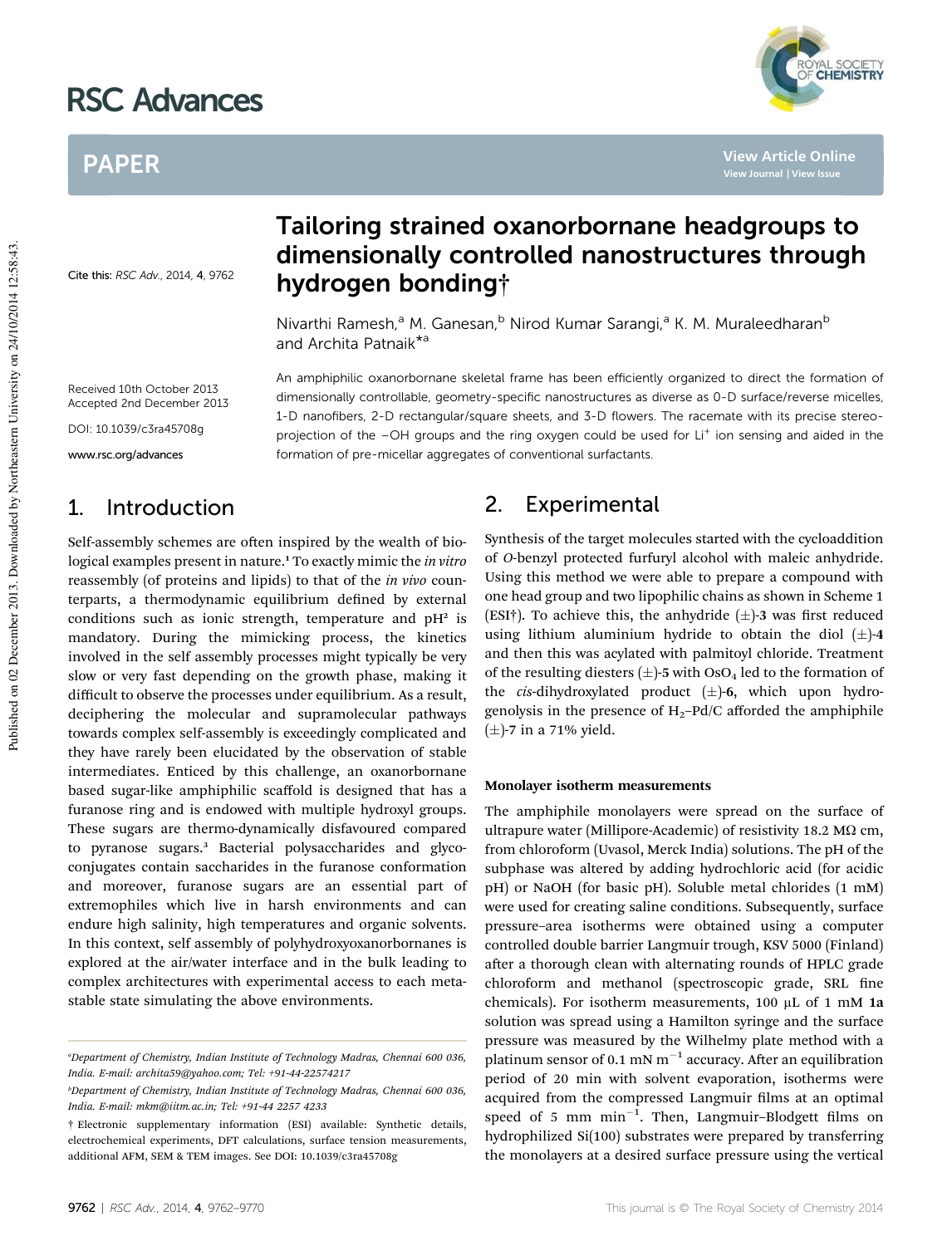dipping method. Hydrophilization was carried out by etching the substrates with hot piranha solution  $(3:1)$  conc. H<sub>2</sub>SO<sub>4</sub>–  $H_2O_2$ ) at 70 °C, followed by rinsing with Millipore water.

#### Infrared reflection-absorption spectroscopy

Real-time spectral measurements were performed on a Bruker Optic GmbH (Germany) Vertex 70 spectrometer equipped with a mercury cadmium telluride (MCT) detector (spectral resolution  $0.1 \text{ cm}^{-1}$ ), and a home-built optical attachment placed on a vibration isolated Newport I-2000 table (Fountain Valley, CA). The spectrometer was equipped with an external variable-angle reflectance accessory XA 511 coupled to a custom designed Langmuir trough (R & K, Germany). The IR beam was focused onto the water surface with an off-axis parabolic mirror with a focal length of 120 mm, and the desired angle of incidence was obtained when the computer driven stepper motors rotated the mirrors. The angle of incidence was varied between 25 and 65° from the surface normal, the latter being the maximum grazing incidence obtainable. Alternate s- and p-polarized spectra were acquired with a resolution of 4  $cm^{-1}$  by co-addition of 2048 (for s-polarization) and 4096 (for p-polarization) scans. The entire experimental setup was enclosed and purged with dry  $N_2$  gas. The spectra resulting from this experimental setup were reflectance–absorbance (RA) spectra, where  $RA = -log(R/R_0)$ , with *R* being the IR reflectivity of the surface of interest and  $R_0$ being the IR reflectivity of the surface background.

#### Atomic force microscopy

Sensors fabricated from the layer-by-layer LB transferred films as well as from the solvent-cast films were analyzed with an atomic force microscope (XE-100, Park Systems, Korea) in noncontact and contact modes. The cantilevers (SHOCONA-SS and ACTA, AppNano) were fitted with monolithic, single crystal silicon tips with radii of curvatures <5 nm. Probes used in noncontact mode imaging had a 300 kHz resonance frequency with a spring constant 42 mN m<sup>-1</sup>. Images were analyzed using XEI image analysis software. To compensate sample tilt, all of the images were subjected to first order plane fitting.

#### Fabrication of 1a/SAM modified Au electrodes

Gold electrodes  $(2 \text{ mm in diameter})$  were polished with 0.3  $\mu$ m alpha alumina powder & 0.05 µm gamma alumina powder on a felt pad for at least 15 min, then rinsed several times with ethanol and water, and finally sonicated in triple-distilled water and absolute alcohol for 10 min, successively. The polished electrodes were further immersed in a 0.5 M  $\rm H_2SO_4$  solution and cleansed electrochemically by applying consecutive cycles of negative potential between  $-0.4$  V and  $-1.2$  V until the obtained voltammograms no longer changed and a characteristic voltammogram of a clean Au electrode was obtained. The clean electrodes were then immersed in ethanol solution containing 2.0 mM  $C_{12}H_{25}SH$  for a period of time ranging from 30 min to 5 h at room temperature to form the SAM (self-assembled monolayer) on the surface. The SAM modified Au electrodes were then thoroughly rinsed with ethanol and dried under a stream of  $N_2$ . The electrodes were finally soaked in a 1 mM 1a

solution in  $CH<sub>3</sub>OH–CHCl<sub>3</sub>$  mixture (4 : 1) and stored in tripledistilled water.

#### Electrochemical measurements

A CHI 660B Electrochemical Workstation (CH Instruments, US) was used for all of the electrochemical measurements. A conventional three-electrode setup was employed, with the chemically modified gold electrode as the working electrode, a platinum-wire counter electrode, and a Ag/AgCl electrode as the reference electrode. All of the solutions were prepared in Tris buffer (pH 7.4) with a 1 mM  $\text{Fe(CN)}_6^{4-}/^{3-}$  internal standard in 0.1 M KCl electrolyte. Electrochemical impedance measurements for the fabricated sensors were performed using the CHI 660B Electrochemical Workstation with  $E^{\circ} = 240$  mV. Impedance measurements were performed in a 0.1 M KCl solution containing equal concentrations of oxidized and reduced forms of the Fe(CN)<sub>6</sub><sup>3-/4-</sup> redox couple. The frequency range used was 100 kHz to 0.01 Hz with an ac amplitude of 5 mV.

#### Computational methods

Geometry optimization of the individual molecules of interest and the association complexes was done using density functional calculations at the B3LYP/6-31+G(d,p) and B3LYP/6- 31G(d) levels of theory respectively, as included in the Gaussian 09 set of programs. All of the optimizations for dimers were carried out with tight convergence criteria without any symmetry constraints. Geometry optimization was followed by frequency calculations for all models to calculate the harmonic vibration modes of the molecule and also to assure the global minimum of the stationary points. To probe the dynamics of lithium ion sensing, we employed an *ab initio* molecular dynamics (AIMD) approach with Atom-centered Density Matrix Propagation (ADMP) as included in the Gaussian 09 set of programs. The dynamics have been performed at the B3LYP/6- 31G(d) level with a minimum trajectory of 300 fs with converged SCF (self-consistent field) results at each point. The fictitious electron mass (EMass) was set to the default 0.1 amu, and the temperature was set to 298 K, similar to the temperature used to acquire IRRAS data, in order to extract the dynamical behavior of the clusters. A velocity scaling thermostat was used to maintain the temperature during the 300 fs equilibration run. The time step employed in each simulation was 0.25 fs. As no thermal and zero-point corrections were applied towards tracing the trajectory, all discussions have been limited to relative self-consistent field energies.

#### Surface tension measurements

The critical micellar concentration (CMC) of 1b was determined from surface tension measurements using the Wilhelmy method (KSV, Finland) with a platinum plate sensor. The temperature was controlled with a Julabo thermo controller with an accuracy of  $\pm 0.5$  °C. Surface tension measurements were done at equilibrium at the set temperature until concordance was obtained from three consecutive measurements for each concentration. For binary surfactant systems involving 1b, data were acquired by adding a solution of 1b dissolved in HFIP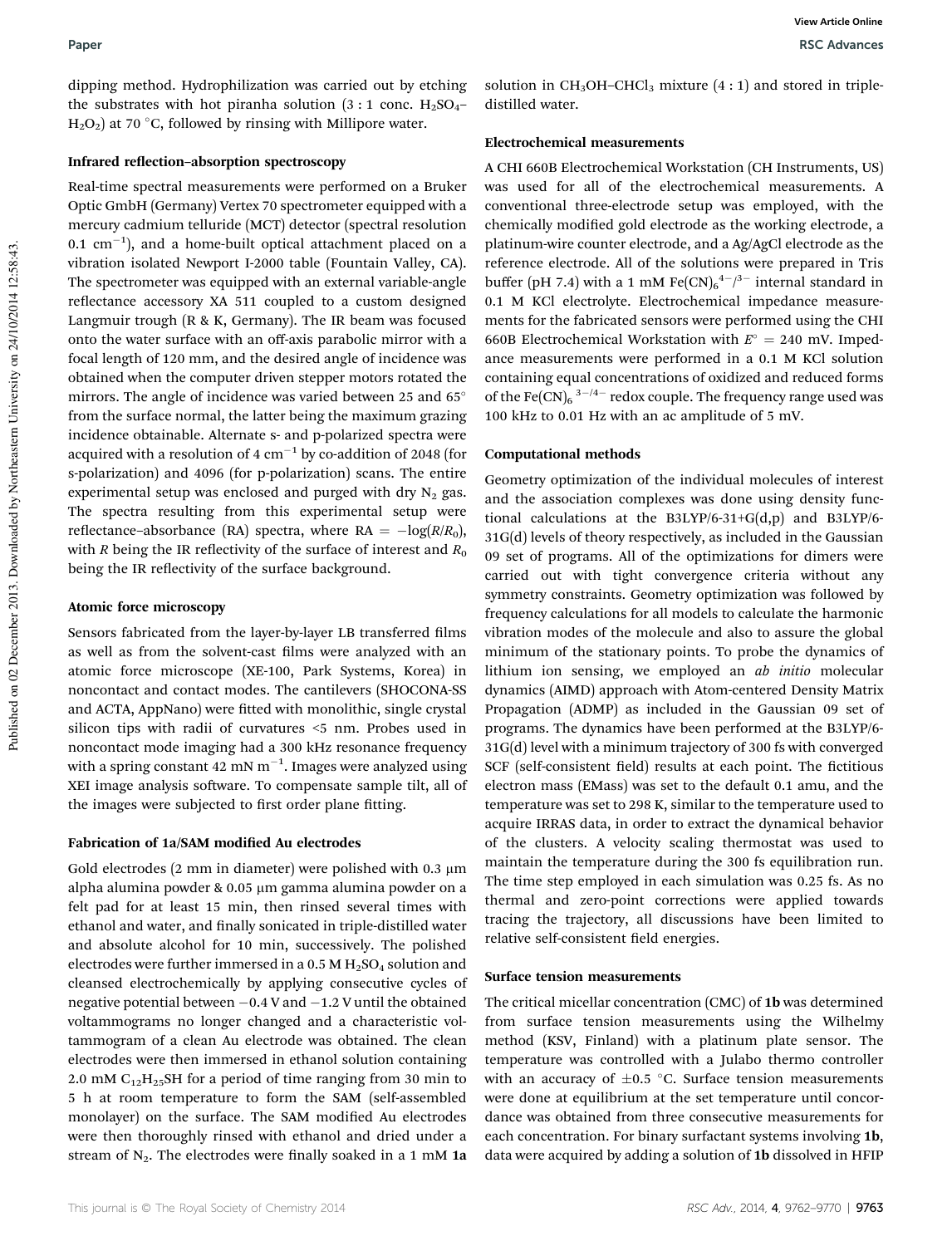(hexafluoro-2-propanol) to water and subsequently stirring and purging with dry nitrogen gas to remove the HFIP.

### 3. Results and discussion

#### The designed amphiphiles and 2-D molecular organization

Twin-tailed amphiphiles 1a and 1b (Fig. 1a) were designed for the current study, and 1c and 1d (Fig. 1a) were used as controls; their synthetic details are given in Scheme 1 of ESI.† The skeletal framework of these molecules is a highly strained system<sup>4</sup> (bridgehead bond angle, 96.58°; Fig. 1b and S1<sup>†</sup>), which has in fact previously provided means to determine the distance dependence of intramolecular charge transfer.<sup>5</sup> In addition to the usual torsional strain arising due to repulsion between the bond pair of electrons (repulsion due to the eclipsed conformation of the C5–O3 bond with respect to C6–O2), the bridging of carbons C1 and C4 of the boat involved in the construction of the oxanorbornane skeletal framework introduces appreciable angle strain. The strain is physically reflected as a high heat of combustion. The single-crystal X-ray diffraction derived geometrical parameters of a benzyl protected oxanorbornane<sup>6</sup>

> $R = C_{15}H_{31}$  la  $R = C_4H_9$  1b

 $R = C_{15}H_{31}$  1c

 $R = C_1 s H_{31} 1d$ 

1.560

96.589

Facial H-bonds

Alternating H-bond

 $533$  $.438$ 

549

 $150$ 

1.52



hydrogen bonding types, only secondary hydroxyl groups were

skeletal frame are given in Fig. 1b. Until and unless H-bonded functionality is embedded into the oxanorbornane skeleton, disordered crystals are expected. In this context, the air/water interface which restricts the facial and dual/alternate H-bonded interactions between the secondary hydroxyl groups (Fig. 1c), provides an excellent platform to study the disordered packing of these strained systems.  $1a(1 \text{ mM in CHCl}_3)$  spread at the air/ water interface shows an apparent molecular area of 58  $\AA^2$  per molecule (at pH 6.4) with a collapse pressure of 56 mN  $m^{-1}$ confirming the ability of this molecule to form stable monolayers (Fig. 2b). The stability of a monolayer at the air/water (A/W) interface is often inferred from its collapse surface pressure (Table 1). In Langmuir isotherms it is indicated as the point at which the surface pressure plateaus sharply. It can be seen in Fig. 2a–c that metal ion variation in the subphase did not affect the collapse surface pressures whereas basic pH and low temperatures gave rise to high collapse surface pressures indicating the high stability of monolayers under the respective environmental conditions. A molecular area of 58  $A^2$  is in good agreement with the size of 1a in the cylindrical conformation (Fig. 2g). In the condensed phase, films transferred at 40 mN  $m^{-1}$  showed discontinuous 0-D-surface micelles of sizes in the range 20–50 nm when visualized with HR-TEM (Fig. 2d). The surface micellar orderliness is confirmed by the presence of a diffraction pattern when an electron beam is encountered (Fig. S2†). Real-time Infrared Reflection-Absorption spectral (IRRAS) monitoring (Fig. 2e) of the  $v_a$ (CH<sub>2</sub>) stretching confirms an all-*trans* conformation of the hydrophobic alkyl chains where surface micelles are observed (Fig. 2f). This rules out *gauche*confirmation directed disorderliness in the surface micelles and in turn strongly supports the origin of the crystallinity in surface micelles of 1a to be solely induced by alkyl chains and not by the strained oxanorbornane rings. Earlier reports focused on surface micelles made from strongly polar surfactants<sup>7</sup> and a semi-fluorinated non-polar alkane,<sup>8</sup> C<sub>8</sub>F<sub>17</sub>C<sub>16</sub>H<sub>33</sub>. The feasibility of depositing them over a wide area opens avenues in the applications of surface decoration/template technologies. Both acidic and basic pH subphases (pH 4.0 & pH 11.0) were found to have an expanding effect with high lift-off surface areas (Fig. 2b), whereas low temperatures (Fig. 2c) and metal ion doped subphases (Fig. 2a) have a condensing effect on the monolayers, with Li<sup>+</sup> affecting them the most. The mean molecular areas at the condensed phases and collapse surface pressures are given for all of the simulated environments in Table 1.

#### 3-D molecular organization directed via diverse H-bonding

To test the H-bond effects on the packing efficiency of oxanorbornane skeletons, 2-D restrictions at the air/water interface  $(A/W)$  were lifted by allowing the molecule to organize in bulk CHCl<sub>3</sub>. Freshly prepared 1a solutions  $(0.5 \text{ mM to } 1 \text{ mM})$  gave rise to reverse micelles of 5.5 nm in size and were observed using HR-TEM (Fig. 3a). Time-lapsed mechanistic studies, by incubating pirahna treated  $Si(100)$  wafers in CHCl<sub>3</sub> solution, showed directionally elongated nucleation centers comprising 1-D nanofibers (Fig. 3b and d) with a thickness of 5.5 nm (Fig. 3e and  $(A3\dagger)$  after a day, which subsequently evolved into a 3-D

 $a$ 

 $\mathbf{C}$ 

considered for clarity of presentation.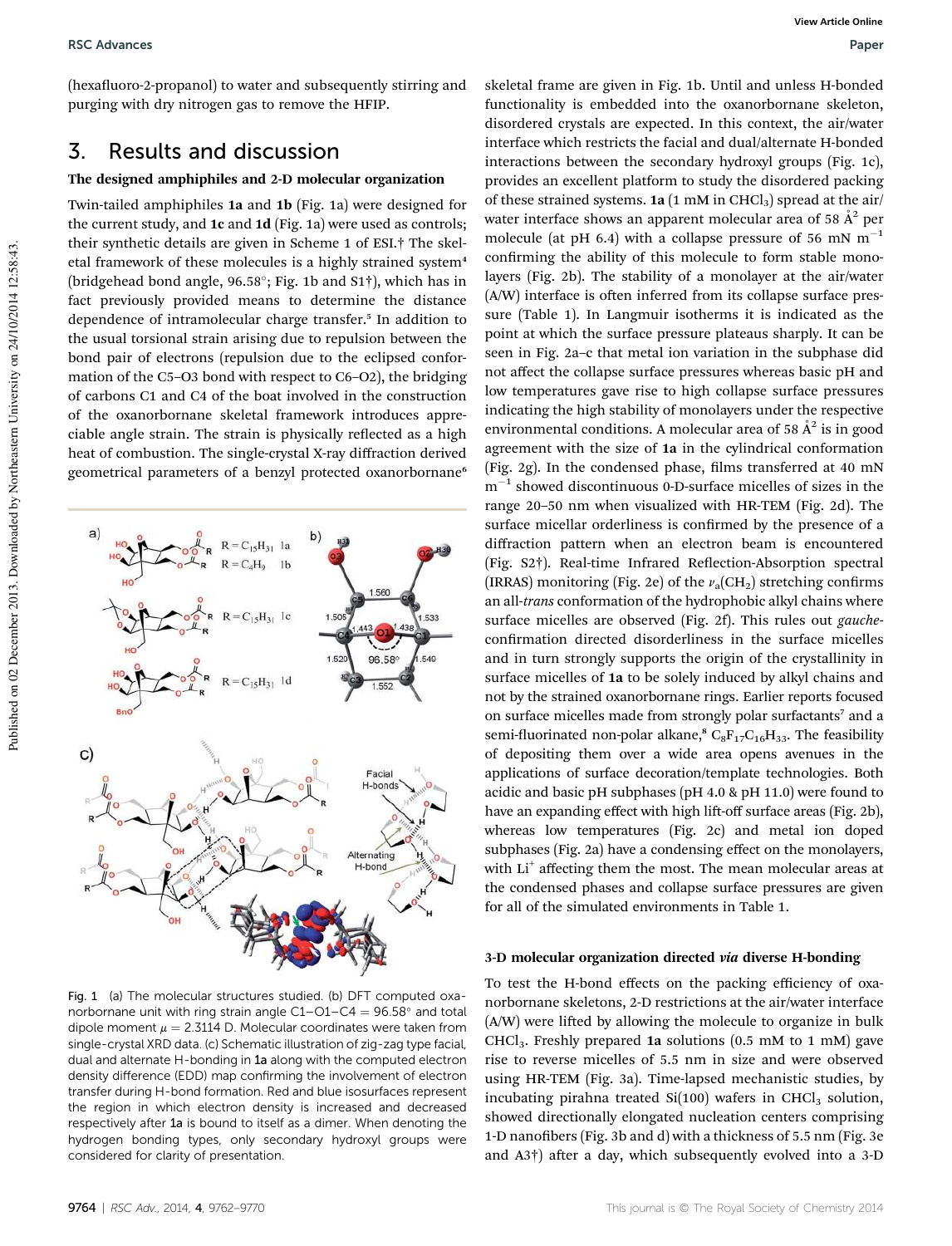

Fig. 2  $(a-c)$   $\pi$ –A isotherms of 1a (1 mM in CHCl<sub>3</sub>) subjected to saline conditions, and various pH and temperatures, respectively. Arrows indicate the points of collapse surface pressures  $\pi_{\rm collapse}$ . (d) High resolution-transmission electron microscopy image of the 0-D surface micelles from condensed phase 1a. (e) Surface pressure induced fine structure variations in the p-polarized in situ FT-IRRAS spectra in the -CH<sub>2</sub> stretching vibration region. (f)  $v_a$ (CH<sub>2</sub>) frequencies implying enhanced molecular order in the condensed phase ( $\pi$  = 40 mN m<sup>-1</sup>) of 1a and (g) illustrates the molecular area footprint of the oxanorbornane spherical head complying with the experiment.

micro-flower geometry analogous to Ostwald ripening. In a binary system of solid solutions or liquid sols, Ostwald ripening is a thermodynamically driven spontaneous process involving growth of larger particles at the expense of smaller ones. For 1a, the large surface area of the 0-D reverse micelles along with the driven facial, dual and alternate H-bonds favor 1-D nanofibers at the expense of reverse micelles. The subsequent transformation of the 1-D nanofibers to 3-D microflowers involves only vertical directional growth. From the force microscopic images it can be observed that the diameter of a 3-D micro flower equals the length of a single precursor nanofiber. Ostwald ripening is reported in amphiphilic azobenzene based  $\pi$ -systems where 0-D nanodot transformation to pseudo 1-D nanorods occurred under UV light, inducing the essential

Table 1 Mean molecular condensed phase areas and collapse surface pressures from the  $\pi$ –A isotherms

| Subphase<br>conditions                      | Molecular area $(\AA^2)$<br>(condensed phase) | Collapse surface pressure<br>$\pi_{\text{collapse}}\left(\text{mN m}^{-1}\right)$ |  |
|---------------------------------------------|-----------------------------------------------|-----------------------------------------------------------------------------------|--|
| $Li+$                                       | 51.5                                          | 59.3                                                                              |  |
|                                             | 57.3                                          | 58.3                                                                              |  |
| $\operatorname{Ca}^{+2}_{\mathbf{Zn}^{+2}}$ | 56.7                                          | 59.4                                                                              |  |
| 4.0 <sup>a</sup>                            | 64.5                                          | 54.5                                                                              |  |
| 6.4 <sup>a</sup>                            | 58                                            | 56.0                                                                              |  |
| 11.0 <sup>a</sup>                           | 71.5                                          | 63.5                                                                              |  |
| $10^b$                                      | 51                                            | 59.7                                                                              |  |
| $15^b$                                      | 55                                            | 58.7                                                                              |  |
| $20^b$                                      | 57                                            | 57                                                                                |  |
|                                             |                                               |                                                                                   |  |

*a* pH. *<sup>b</sup>* Temperature of the subphase.

requirement of a binary system in the form of *cis*–*trans* isomers.<sup>9</sup> At the solid/liquid interface, Ostwald ripening is reported in two-dimensional crystals of oligothiophenes.<sup>10</sup> The kinetically stable 1-D nanofibers transforming into thermodynamically favoured 3-D microflowers (Fig. 3b and f) involves minimization of the surface free energy of the system within a given volume. In striking contrast, when the two secondary OH groups are chemically protected (ketal, Fig. S3a†) preventing alternative zigzag H-bonds, 1-D nanofibers could not be observed in CHCl<sub>3</sub>, suggesting that their assembly involves the strained oxanorbornane skeleton and is H-bond driven. Deprotecting the secondary hydroxyl groups and protecting the primary hydroxyl with a benzyl moiety (Fig. S3b†) gave rise to a structural hierarchy similar to 1a in CHCl<sub>3</sub> (Fig.  $S4\dagger$ ). This confirms that 1-D nanofiber formation is dictated by the two secondary hydroxyl groups only.

The alternative zigzag H-bond network (Fig. 4a) was further disrupted by embedding<sup>11</sup> 1a into dodecanethiol SAM on the Au(111) surface (Fig. 4b) *via* hydrophobic interactions (Fig. S5†). Interdigitated bilayers of  $\sim$ 2.8 nm thickness (Fig. 4c) thus formed in the binary solutions of CHCl<sub>3</sub> and CH<sub>3</sub>OH (1 : 4, v/v) as a result of constricting the translational degrees of freedom of the alkyl chains, anticipated to act as templates for 1a. The bilayer deposited Au electrodes when incubated in 1 mM 1a  $(1:1 \text{ v/v } CHCl<sub>3</sub>-CH<sub>3</sub>OH)$  revealed a discrete collection of square nano-sheets with almost similar average lengths and widths irrespective of incubation times. A typical square nano-sheet embedded with a 2-D rectangular sheet could be imaged through non-contact mode AFM, as shown in Fig. 4d. The latter are expected to be precursors to the square nano-sheets, evident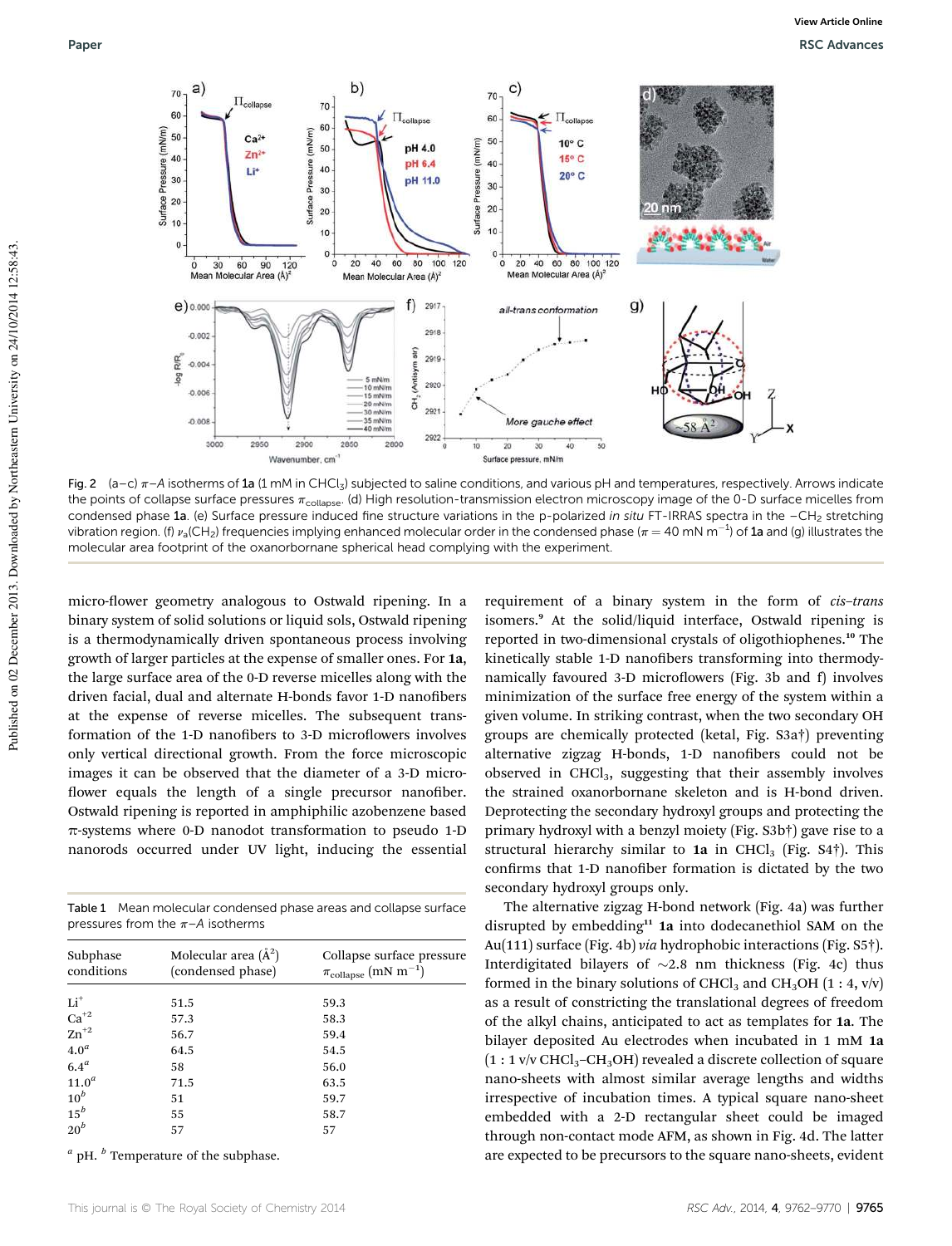

Fig. 3 (a) HR-TEM image of the 0-D reverse micelles of 1a (1 mM) formed in CHCl<sub>3</sub>. (b)  $\theta$  (d) NC-AFM images of the 1-D nanofibers of 1a on a Si(100) substrate. (c) & (f) AFM and optical microscopy images of the 3-D microflowers of 1a on Si(100) substrates. (e) Molecular model of 'bottom-up' hierarchical assembly in the transformation of anisotropic 1-D nanofibers to 3-D isotropic microflowers.

from their estimated thicknesses in the line profiles (Fig. S6†) in which the head groups are linked together *via* H-bonds (Fig. 4e). The two facial hydroxyl groups of embedded 1a enables the freely dispersed 1a to bind through its hydroxyl groups and this growth process propagates along the direction of the H-bond leading to a 3-D network of single-crystalline grains in which several bilayers stack on top of themselves *via* H-bonds. Fig. 4e dictates the most judicious mechanistic route for sheet formation, where the oxanorbornane heads behave exclusively as single proton donors and acceptors. Additionally, experiments carried out on ITO substrates yielded similar square nanosheets (Fig. S7†). The shape and sharp edges suggest these sheets to be single-crystalline nano-sheets. Single-crystalline square nano-sheets were earlier reported for porphyrins by adopting a re-precipitation method.<sup>12</sup> Fei Wang *et al.* reported rectangular 2-D nano-architectures of zinc hydroxydodecylsulfate which were single-crystalline and a product of solutionbased synthesis.<sup>13</sup> The possibility of using SAM surfaces to stabilize thermodynamically metastable structures offers a powerful tool in the development of oriented crystals using bottom-up approach processes.

#### Li<sup>+</sup> ion sensing with organized norbornanes - (a) an electrochemical perspective

In view of Li<sup>+</sup> ions' superior ability to condense 1a monolayers, over Ca $^{2+}$  and Zn $^{2+}$  ions (Fig. 2a), Li $^+$  sensing using embedded 1a was undertaken electrochemically through impedance spectroscopy in the presence of a  $\text{Fe(CN)}_6^{4-7}$  redox probe. Lithium salts have been extensively used for treating neurological and nervous disorders.<sup>14</sup> In lithium therapy, the slow penetration of lithium ions through the blood brain barrier and other biomembranes owing to its strong hydration, poses a problem. To

cater to medical needs, research is mainly focused on increasing the lipophilicity and transport selectivity of the lithium ion carrier in case a competitive interference exists in the form of other alkali metal ions, such as sodium and potassium. Further, sensing lithium in aqueous media using hydroxyl group containing sensors is also difficult as water poses as a potential and competitive binder. Fast electrode reactions at the bare Au surface gave rise to the linear part of the Warburg impedance in Fig. 4f, while SAM/Au and 1a/SAM/Au modified electrodes exhibited blocking (Fig. S8†) of the electron transfer to the redox probe with high  $R_{ct}$  (charge transfer resistance) values of 292 k $\Omega$  and 275 k $\Omega$  respectively ((b) and (c) in Fig. 4f). Sensitive to the binding characteristics, increasing the concentration of Li<sup>+</sup> led to a decrease in  $R_{\rm ct}$  from 241 kΩ at 0.5 mM to 90 k $\Omega$  at 8 mM Li<sup>+</sup> concentration (Fig. 4g). Increasingly positive 1a/SAM/Au surfaces, due to Li<sup>+</sup> binding, increased local concentrations of the negatively charged redox probe, where electrostatic attractions facilitated electron transfer to/ from  $\text{Fe(CN)}_6$ <sup>4-/3-</sup> which caused an increase in the current in the CV profiles (Fig. S9<sup>†</sup>). The same 1a/SAM/Au electrode responded weakly to  $Ca^{2+}$  and  $Zn^{2+}$  ions (Fig. S10†).

### Li<sup>+</sup> ion sensing with organized norbornanes - (b) a molecular dynamics perspective

An ideal platform for an interfacial 2 : 1 complex with Li<sup>+</sup> ions (Fig. 5a) was thus created as a strong function of (i) the racemic nature of 1a coupled with precise stereo-projection of the –OH groups and the ring oxygen and (ii) the low dielectric constant<sup>15</sup> of the bilayer 1a/SAM/Au phase. Li<sup>+</sup> ionophores reported prior to the current work necessitated pre-requisites of high rigidity and structural pre-organization for binding without any conformational change.<sup>16</sup> Accommodating Li<sup>+</sup> ions introduced extra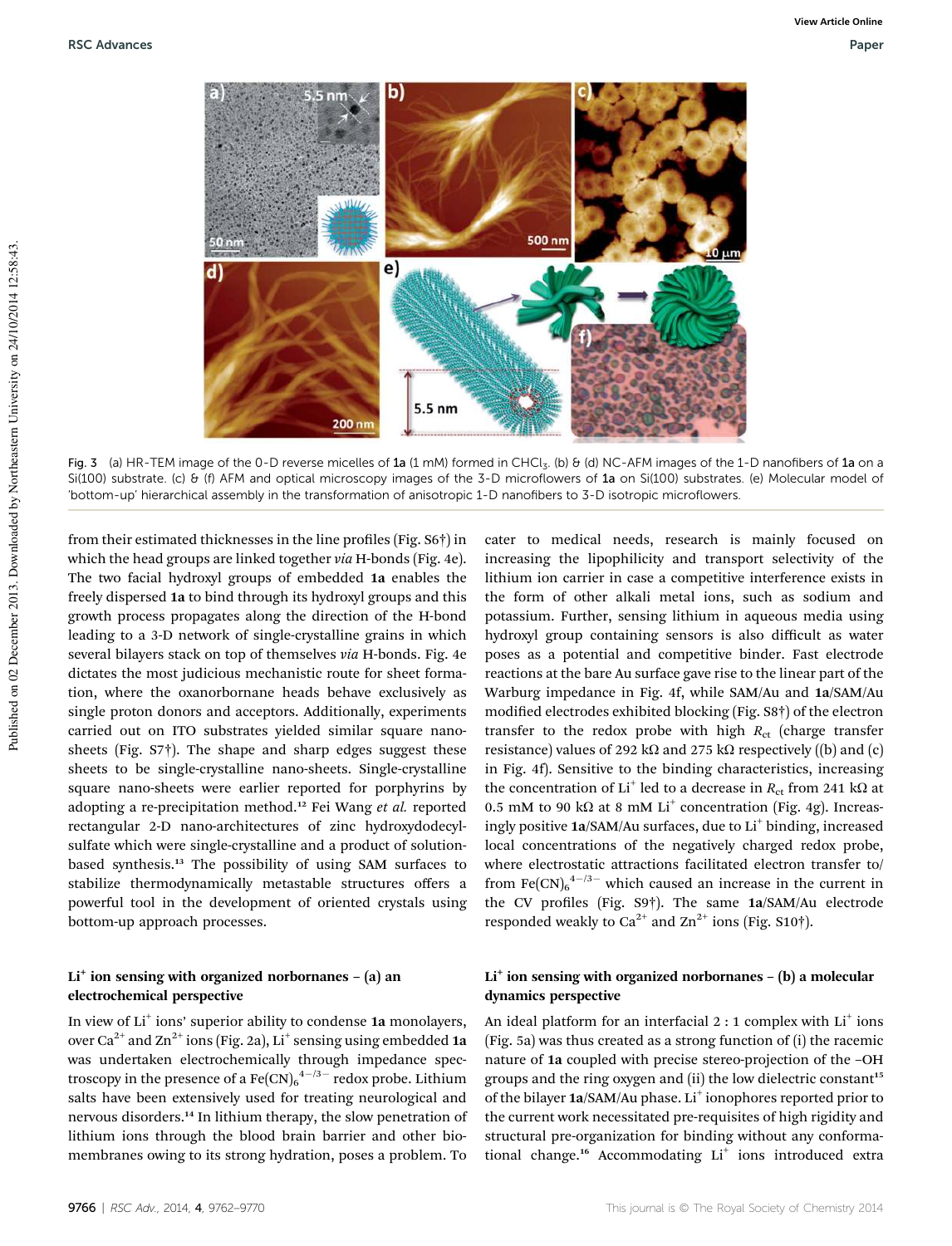

Fig. 4 (a) H-bonding modes of the frontal secondary hydroxyls in the bulk of CHCl<sub>3</sub> and at the SAM surface where alternate H-bonding is curbed. For clarity, the full oxanorbornane head is not drawn. (b) Graphical illustration of a 1a/SAM modified Au electrode. (c) NC-AFM image of a 1a/SAM/ Au surface. Line profile confirms the  $1a/SAM$  vertical projection height to be  $\sim$  2.8 nm. (d) Exclusive formation of anisotropic, self-templated 1a nano-sheets (square & rectangular) on a 1a/SAM/Au electrode while restricting alternative H-bonding. (e) H-bonding and growth modes leading to nano-sheets on the SAM surface. (f) Complex impedance plots for a bare gold electrode, (a); SAM/Au electrode, (b); 1a/SAM/Au electrode, (c) in 0.01 M Tris buffer (pH 7.4) containing 1 mM Fe(CN)<sub>6</sub><sup>4-73-</sup> as an internal standard containing 0.1 M KCl as a supporting electrolyte. (g) Impedance response of Fe(CN)<sub>6</sub><sup>4-</sup>/<sup>3-</sup> (0.01 M Tris buffer, pH 7.4; 0.1 M KCl as a supporting electrolyte) at the 1a/SAM/Au electrode in the presence of increasing Li<sup>+</sup> ion concentration (0.5 mM, (a); 2 mM, (b); 4 mM, (c); 6 mM, (d); 8 mM, (e)).

strain through deformation of the already strained oxanorbornane frame and as a consequence 1a had to adopt a lessthan-stable conformation. This deformation energy (Table 2) was calculated to be positive and higher for the bidentate complex (12.96 kcal mol<sup>-1</sup>) than for the tridentate one (11.83 kcal mol<sup>-1</sup>). The binding of Li<sup>+</sup> to 1a is dominated by stabilization interactions mainly arising due to the electrostatic attraction between the ligand and the metal ions. The extent to which these stabilization interactions outweigh the unfavourable interactions due to the deformation energy depends on the number of atoms participating in the complex formation. For the bidentate complex, the ratio of  $E_{\text{stabilization}}/E_{\text{deformation}}$  is much lower (6.615) when compared to the tridentate complex (7.32). DFT calculations further indicate that the tridentate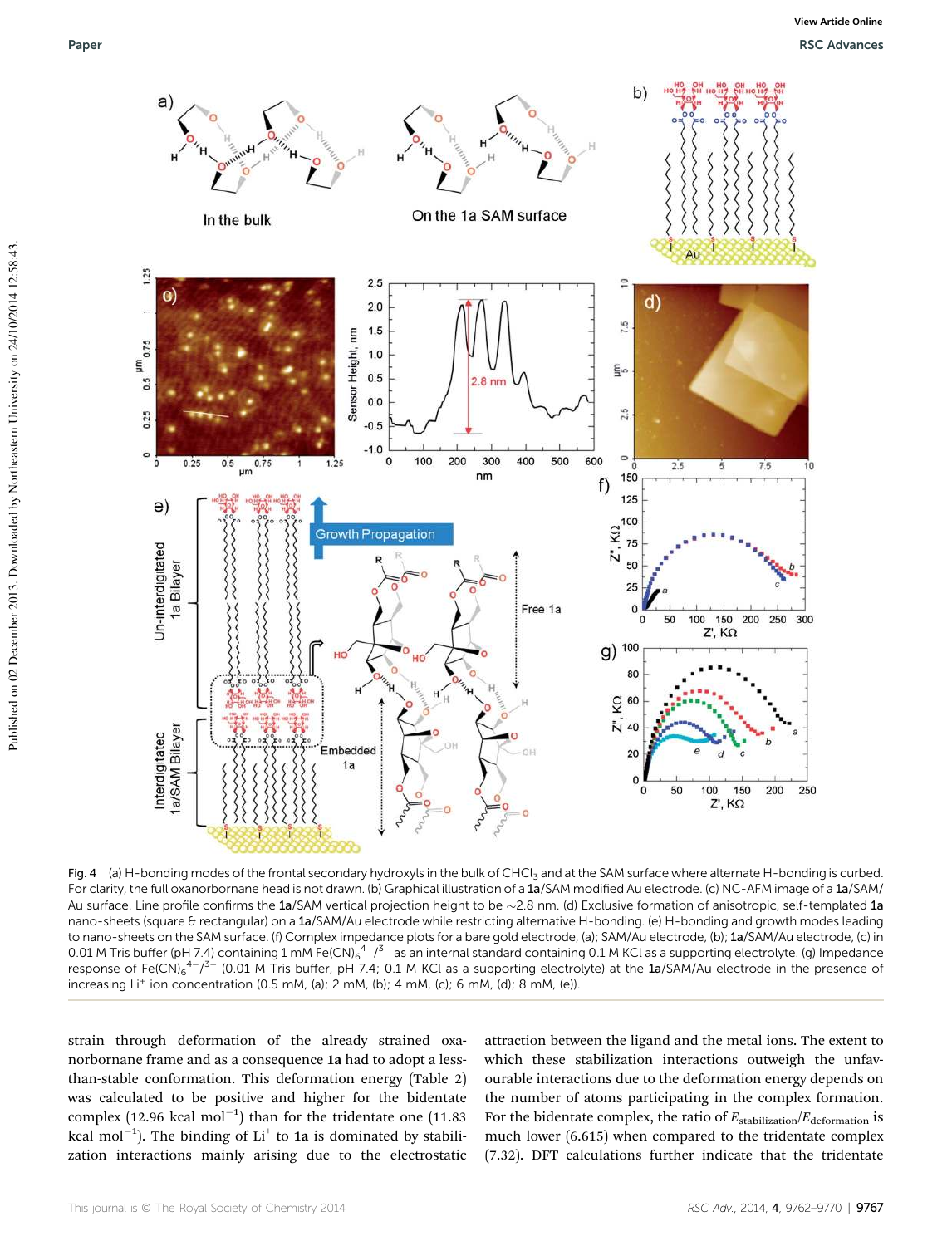

Fig. 5 (a) Proposed model of Li<sup>+</sup> binding with 1a. (b) Ab initio molecular dynamics (AIMD) transformation of the bidentate complex at 0 fs to the tridentate complex at 300 fs. The potential energy values at the respective time intervals are given. (c) O-Li distance evolution trajectories with time, calculated using ADMP-MD at the B3lYP/6-31G(d) level of theory. (d) ADMP potential energy evolution with time for the "1a–lithium" tridentate complex calculated at the B3LYP/6-31G(d) level of theory. (e) The bidentate complex at 0 fs converts into a tridentate complex at 300 fs.

complex has a higher stabilization energy and lower deformation energy suggesting a higher probability of its formation compared to the bidentate complex, and involves the Li<sup>+</sup> interacting with three oxygen atoms (two facial and one ring) simultaneously. Interestingly, *ab initio* molecular dynamics calculations using Atom-centered Density Matrix Propagation<sup>17</sup> (ADMP) indicated time evolutionary transformation (Fig. 5b, c and e and S11†) of the bidentate complex to a tridentate complex, where new O-Li<sup>+</sup> bond formation occurs at the crucial ethereal bridged oxygen (Fig. 5b). The distances are well under 2.0–2.5 Å, which is similar to natural carbohydrate– $Ca^{2+}$ complexes.<sup>18</sup>

We next turned our attention to 1b (Fig. 1a) which can interact with CTAB (cetyltrimethylammonium bromide) and SDS (sodium dodecyl sulfate) in the aqueous phase through

 $C-H\cdots O$  and H-bond interactions, respectively. Prior to this, control experiments executed with pure CTAB and SDS (Fig. S12†) in separate sets under varying conditions of salinity gave critical micellar concentrations that agreed well with previously published results.<sup>19</sup> The so-called "synergetic effect",<sup>20</sup> identified by a decrease in surface tension, was observed (Fig. 6a and b) when water was replaced by 0.5 mM 1b aqueous solution. The initial decrease in the surface tension started much earlier when compared to the titrations of pure CTAB and SDS indicating that 1b enhances the formation of pre-micellar aggregation of both CTAB and SDS. The enhancement is particularly strong in the case of 1b/CTAB due to three  $C-H\cdots O$  interactions. In the case of 1b/SDS, due to a single hydrogen bond, the CMC values did not show a drastic reduction in the critical micellar concentration values. To further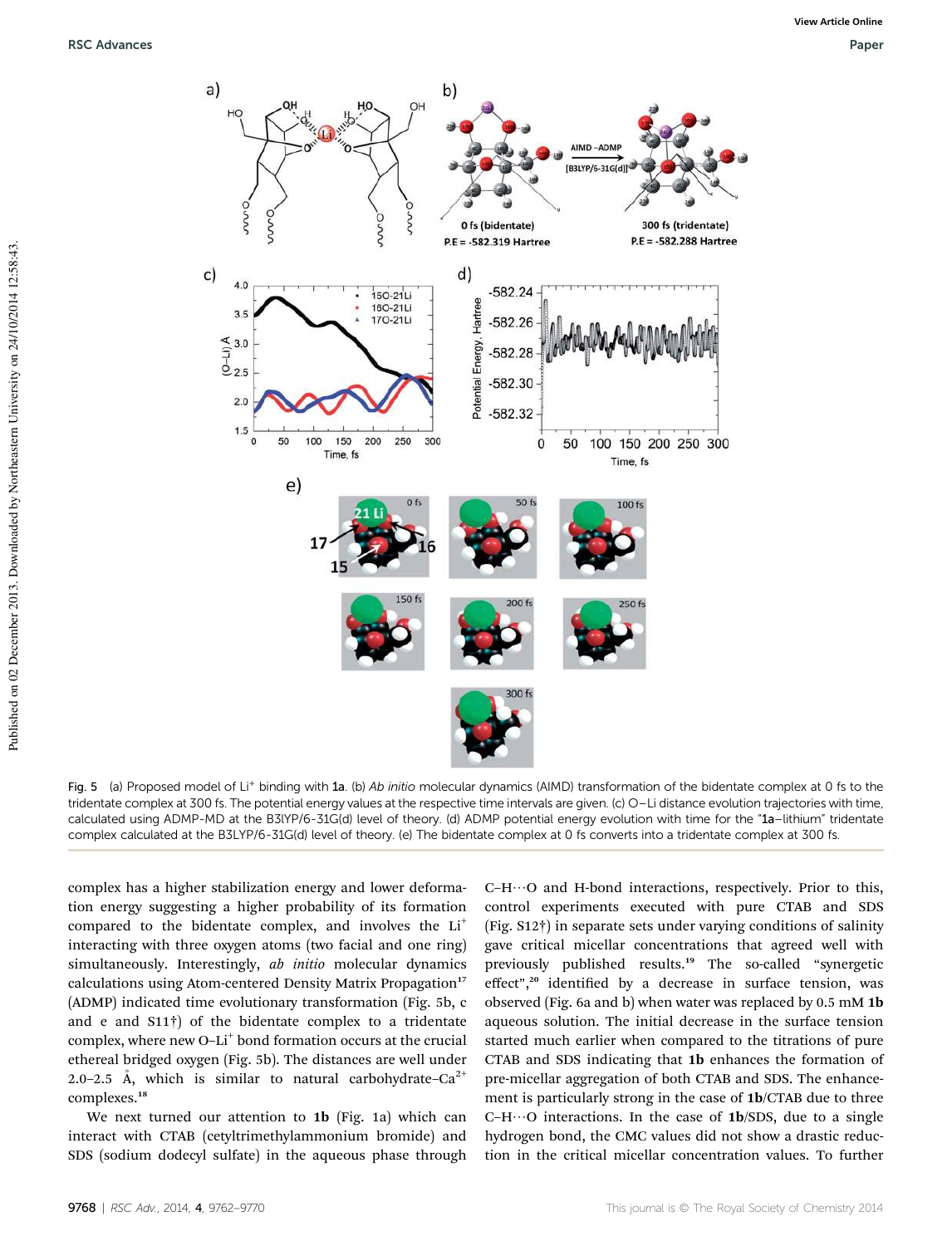Table 2 Estimated enthalpy of binding, deformation, and stabilization energies for 1a-Li<sup>+</sup> complexes from density functional calculations performed at the B3LYP/6-31+G(d,p) level of theory

| $1a-Li^+$ complex  | $\Delta H_{\text{binding}}^a$ (kcal mol <sup>-1</sup> ) | $E_{\text{deformation}}^b$ (kcal mol <sup>-1</sup> ) | $E_{\text{stabilization}}^c$ (kcal mol <sup>-1</sup> ) |
|--------------------|---------------------------------------------------------|------------------------------------------------------|--------------------------------------------------------|
| Bidentate complex  | 72.7973                                                 | 12.9639                                              | 85.7612                                                |
| Tridentate complex | 74.5312                                                 | 11.8346                                              | 86.6693                                                |

 $^a$  Enthalpy of binding,  $\Delta H$  is defined as:  $(\text{E}^\text{+}{}_{\text{Li}} + \text{E}_{\text{1a}}) - (\text{E}^\text{+}{}_{\text{Li-1a}}) + (\text{ZPE}_{\text{1a}} - \text{ZPEE}^\text{+}{}_{\text{Li-1a}})$ . The total electronic energy, *E* is calculated at the B3LYP/6- $31+G(d,p)$  level of theory and ZPE, the zero point energy is calculated at the HF/6-31+G(d,p) level. The vibrational frequencies were scaled by a factor of 0.8929. <sup>*b*</sup> Deformation energy is defined as the energy difference between 1a in its complexed form compared to 1a adopting the most stable conformation in its uncomplexed form. <sup>c</sup> Stabilization energy is defined as the summation of the enthalpy of binding and deformation energy.

quantitatively estimate the interactions involved between 1b and the conventional surfactants, topology analysis $21$  was used. The relationship between the bond energy  $E_{\text{H-bond}}$  and the potential energy density *V*(*r*) at the corresponding Bond Critical Points (BCP) could be described as,  $E_{\text{H-bond}} = V(r)/2$ . Using this formula<sup>22</sup> the interaction energy was evaluated.  $C_{sp3}$ -H is a weak proton donor compared to  $C_{sp}$ -H or  $C_{sp^2}$ -H. Therefore, in the case of the 1b/CTAB complex, positively charged nitrogen activates the C<sub>sp3</sub>-H bond and gives it sufficient strength to act as a proton donor in the formation of weak C–H $\cdots$ O interactions. The computed  $C_{sp3}$ -H $\cdots$ O interaction energies (Fig. 6c) and  $H\cdots$ O distances at the B3LYP/6-31G(d) level of theory are in good agreement with the acceptable<sup>23</sup> range of values. Similarly, the hydrogen bond strength in 1b/SDS was estimated to be  $-46.97$  kJ mol<sup>-1</sup> (Fig. 6d). The plots in Fig. 6a and b show sharp

break points corresponding to the CMC of the mixtures. Increasing the salinity decreased electrostatic repulsion between the ionic head groups in the pre-micellar aggregates and as a consequence the CMC values further decreased.

### 4. Conclusions

In summary, methodical access to a wide range of geometrical assemblies encompassing all of the dimensions of a strained structural oxanorbornane framework at the A/W interface as well as in the bulk was demonstrated. A  $Li<sup>+</sup>$  ion sensor was designed by precisely embedding alkyl chains into conventional SAMs. The polyhydroxyl groups of the oxanorbornane framework could be conveniently used to enhance the pre-micellar aggregate formation in conventional surfactants.



Fig. 6 (a & b) CMC determination in binary combinations of 1b with CTAB and SDS respectively under increasing saline conditions. (c) The association complex of 1b with CTAB calculated by DFT at the B3LYP/6-31G(d) level of theory showing C-H $\cdots$ O interactions and their energies. Bond critical points are circled for clarity. (d) The association complex of 1b with SDS showing a single O–H $\cdots$ O bond and its energy computed by using density functional theory.